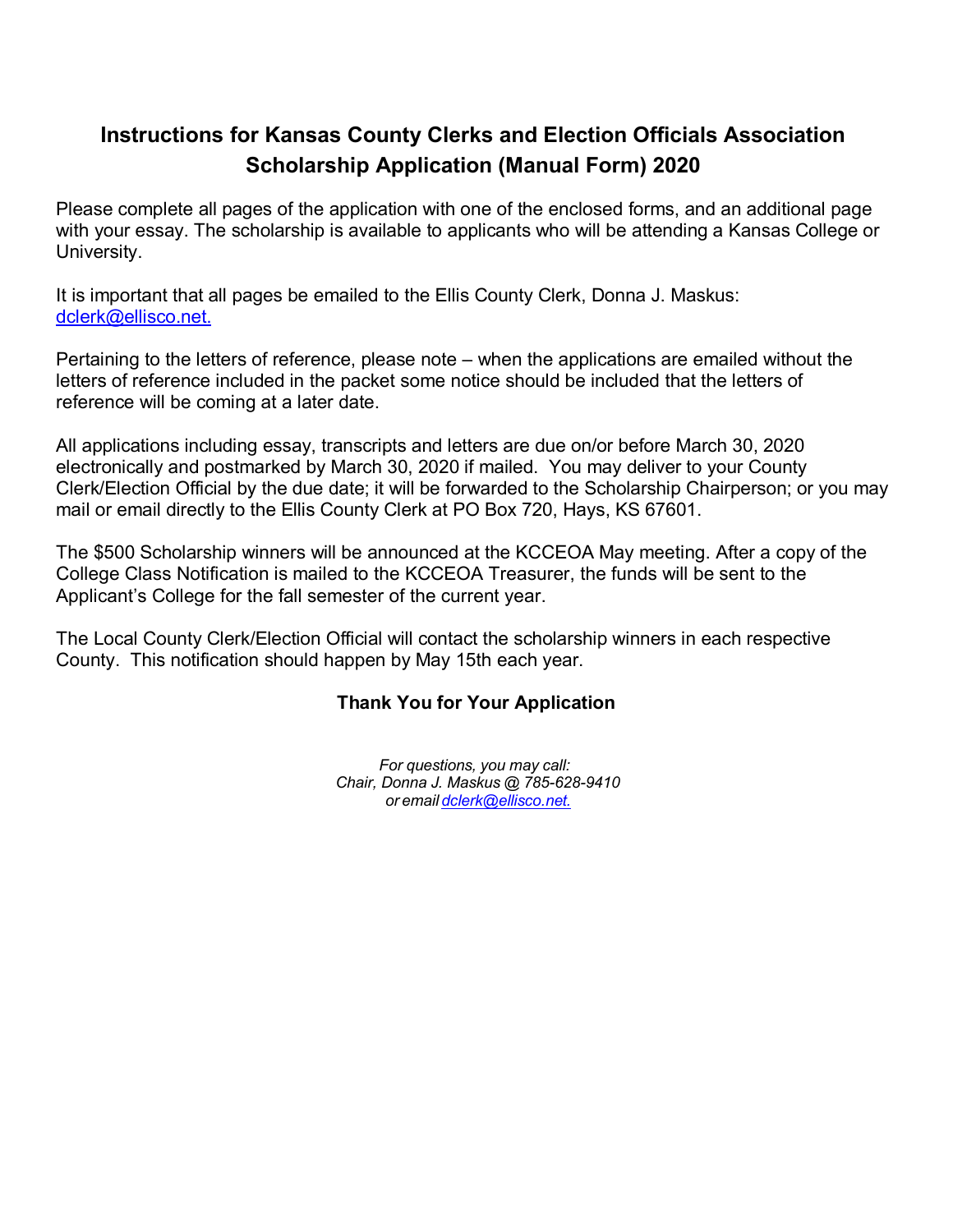# Kansas County Clerks and Election Officials Association Scholarship Application 2020 (Manual Form)

The following requirements must be met to be eligible for this scholarship.

#### **Check boxes that apply**

- 1. Major: Journalism☐/Political Science☐/Business☐/Communications☐
- 2. Present Status: High School Senior □/College Freshman □/College Sophomore □
- 3. I have a GPA of 3.0 or higher Yes  $\Box$  No  $\Box$
- 4. I am a Kansas student attending, or planning to attend, a Kansas college as a full-time student with 12 credit hours Yes  $\Box$  No  $\Box$

### **Personal Information**

| Last Name: <u>____________________</u>    | First Name: <u>______________</u>                 |                           | MI:          |              |     |
|-------------------------------------------|---------------------------------------------------|---------------------------|--------------|--------------|-----|
| Address:<br><b>Address</b>                | City                                              | County                    | <b>State</b> |              | Zip |
| Email:                                    | Date of Birth: <u>___________________________</u> |                           |              |              |     |
|                                           |                                                   |                           |              |              |     |
| Present High School or College Attending: |                                                   | City and State of School: |              | School Year: |     |
| <b>College Planning to Attend:</b>        |                                                   | City and State of School: |              | School Year: |     |
|                                           |                                                   |                           |              |              |     |

List additional educational courses or colleges attended: Name of School, Graduation Date, College Hours, and Grade Average

# **Financial Information**

Give a brief explanation of source and amount of funds available for the academic school year in which this scholarship is requested:

Where do you plan to live while in school (please check one): Parents  $□/Relatives□/Self Spouse □/Roommate □/Dom □/Other □$ 

Additional Requirements

- 1. A brief essay explaining your goals for your chosen career. Please limit it to one page.
- 2. Official High School and/or College Transcripts for each school attended. If the school or college is mailing them, please note when sending your application.
- 3. Two letters of reference.
- 4. Application must be received by March 30, 2020 to: Chairperson: Donna J. Maskus, Ellis County Clerk, PO Box 720, Hays, KS 67601. You may turn the application into your local County Clerk/Election Official, and it will be forwarded in a timely manner.